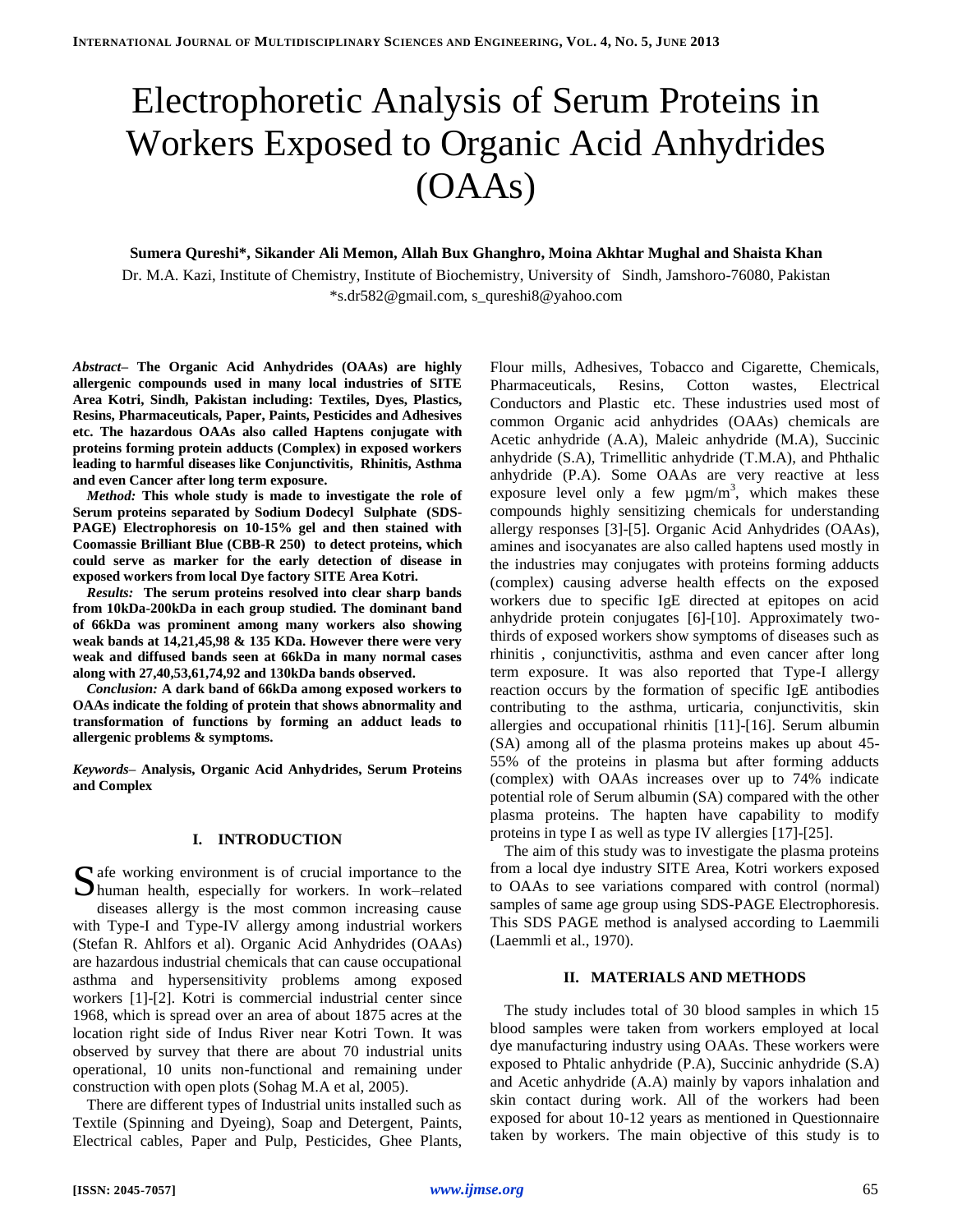fractionate and identify blood plasma proteins responsible for work related sensitization and respiratory problems after forming adducts as reported earlier (Barker et al., 2000; Seema Rosqvist et al., 2000) for comparison with healthy group.

#### *Sample Collection*

This study was conducted from November 2010 to February 2011.The industry workers gave consent for giving their samples by their own free will and recorded in confidential files. The intravenous blood samples (10ml) were collected and made to clot by General Physician. After this serum was separated and centrifuged at about 4000r.m.p for about 25 minutes. Finally serum was collected and stored at 40◦C prior to SDS-PAGE analysis.

## *Reagents for SDS-PAGE*

All reagents are chemicals of high purity and purchased from Merck (Germany) and Sigma Aldrich. Tris hydroxyl methyl aminimethane,  $C_4H_{11}NO_3$ . Glycine (Amino Acetic Acid),  $C_2H_5NO_2$ Acrylamide,  $C_3H_5NO$ Bisacrylamide (N,N'-Methylenebisacrylamide), $C_7H_{10}N_2O_2$ SDS (Sodium Dodecyl Sulphate),  $C_{12}H_{25}NaO_4S$ . APS (Ammonium per sulphate),  $N_2H_8S_2O_8$ TEMED (N,N,N',N'-tetramethylenediamine), $C_6H_{16}N_2$ 

## *Chemicals for visualization of Gel*

Bromophenol Blue (BPB),  $C_{19}H_{10}Br_4O_5S$ . Glycerol,  $C_3H_8O_3$ Coomassie Brilliant Blue (CBB),  $C_{45}H_{44}N_3NaO_7S_2$ Butanol,  $C_4H_{10}O$ 2-Mercaptoethanol, HS-CH<sub>2</sub>CH<sub>2</sub>OH

## *Sample Preparation for serum samples*

20µl of serum protein sample was added into 20µl of sample buffer (0.5 M tris HCl, pH 8), 30 % Glycerol,5%SDS,0.06% BPB and 2-Mercaptoethanol was boiled in tube for about 5min.After boiling then cooled this sample for about 5minutes,finally centrifuged at 14000rpm at 4◦C(5minutes). 10µl of sample was applied on sample per well along with molecular weight marker sample.

*Resolving gel (15%):* It was prepared by mixing 2.5ml ( 1.5 M Tris HCl, pH8.8), 1.4ml distilled water,5.0ml of 30%acrylamide Bis ,1.0ml of 10% APS and 40µl TEMED.

*Staking gel (4.5%):* It was prepared by mixing 0.5 M Tris HCl pH 6.8,1.8ml distilled water,5.0ml of 30% Acrylamide,10 % APS,1% SDS and 40µl TEMED.

# *Preparation of Gel*

Silicon tube, glass plate and comb were cleaned with ethanol then silicon tube and clip was set. Resolving gel was firstly poured up to about 6cm and layered with water for intercepting the air bubbles. When water was removed after clear intercepting between two layers then staking gel was poured and comb was inserted in staking gel.

#### *SDS-PAGE Electrophoresis*

Electrophoresis apparatus was fixed with glass plate and filled the upper tank with SDS running buffer. Then serum sample was loaded with molecular weight marker (10\_180KDa) Fermentus pre staining protein ladder. After loading samples the power supply at 30mA (300V Constant current) samples were running for about 6 hrs. SDS-PAGE Electrophoresis will be stopped running when PBS line reached up to lower part of the gel.

#### *Gel Staining and Decolorization*

Gel was placed into staining gel solution (0.25%, CBB-R 250) for approx 35\_40min with constantly shaking the gel. Finally the gel was washed with water and poured into decolorizing solution (7% acetic acid, 5% Methanol) for decolouring gel.

#### *Data analysis of Gel*

Gel reading and calculations was done by Gel documentation system of Bio-Rad for studying variations between workers and normal protein samples.

# **III. RESULTS**

In our present study blood plasma samples were run on acrylamide gel of different concentrations (4-15%) in tris/glycine buffer (pH 8.3) for SDS-PAGE Electrophoresis. However there were good separation results came out on 12% Gel for serum samples as shown in electrograms given in figure 2 and figure 3 respectively. Coomassie brilliant blue (CBR-250) was used as standard stain (total protein) for detection of proteins separated by SDS-PAGE Electrophoresis. Further Gels were read by Gel documentation system Bio-Rad. The serum proteins resolved into clear sharp bands at 10-180KDa in each group studied. The electrogram in figure one showing bands at 27,40,53,61,74,92 and 130KDa in most of normal cases. There was a prominent band at 66 along with 14,21,45,98 and 135 KDa in many workers cases (as shown in figure two electrogram). The dark and dominant band at 66kDa found among many exposed industrial workers indicate the folding of protein showing abnormality and transformation of protein normal functions by forming an adduct (complex) with organic acid anhydrides (OAAs). This complex is elevated as dark band as compared to the control sample because this may possibly have merged in this serum albumin fraction as a single dark band. The complex formed by substitution reaction by exchange of reactants not by addition in formation of complex.

This may conclude that is organic acid anhydride (OAAs) or haptene, but not any other new protein formed after binding of OAAs which is very important for inhibition process.

For the confirmation of this complex, it is even suggested that these samples can be analyzed by 2D-PAGE followed by immunoblotting analysis by separating proteins on the basis of their isoelectric point (pI); that has an advantage over SDS-PAGE Electrophoresis.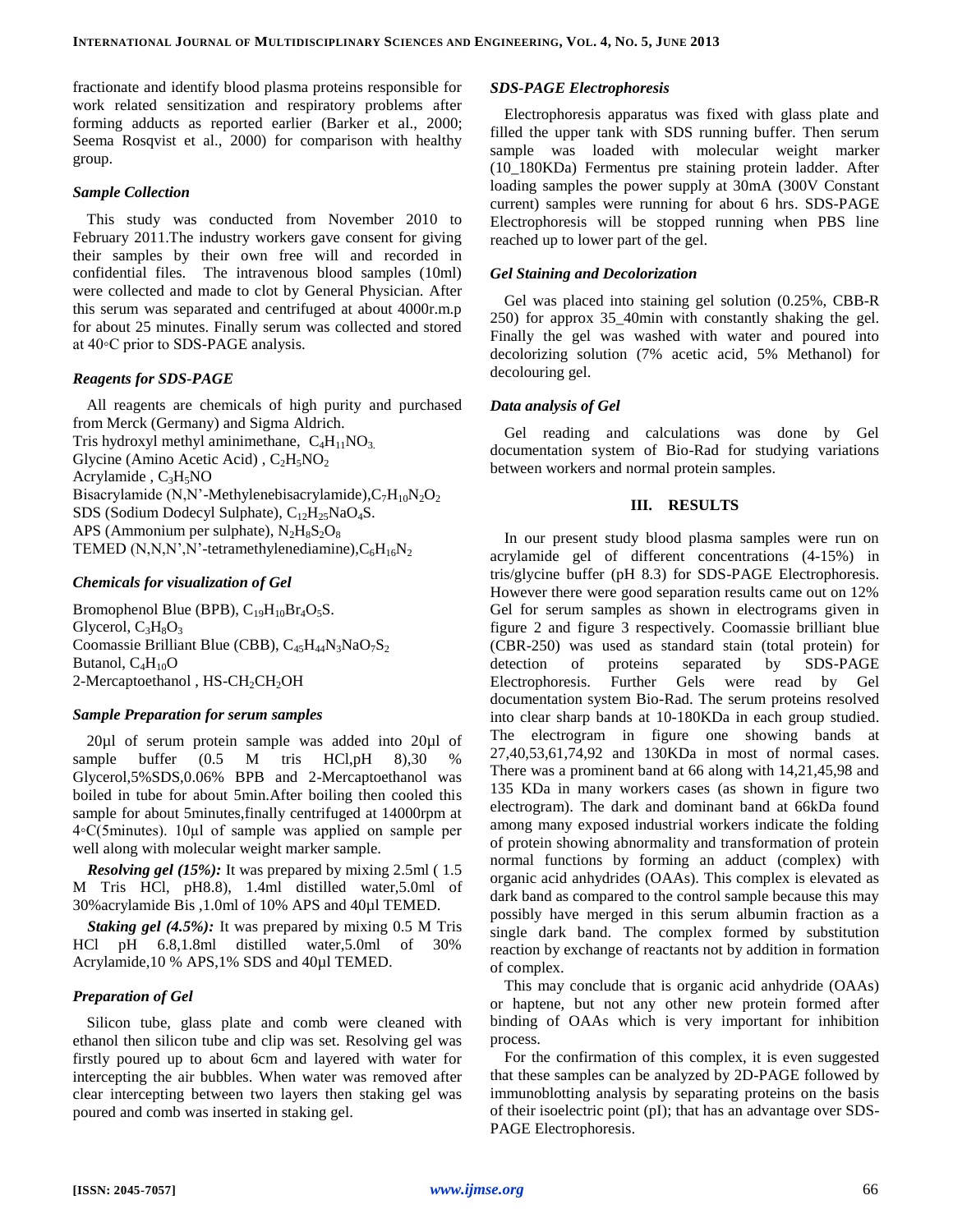# **ACKNOWLEDGEMENT**

This research work was supported financially by Higher Education Commission (HEC), Islamabad. Special thanks to Dr. Muhammad Faisal Qureshi from District Govt: Hospital Qasimabad, Hyderabad for the collection of blood samples.

#### **REFERENCES**

- [1]. Zeiss C.R. Advances in acid anhydrides induced occupational asthma (2002), Curr Opin Allergy din Immunol; (2):89-92.
- [2]. Venables K.M. Low molecular weight Chemicals, hypersensitivity, and direct toxicity: the acid anhydrides (1989); Br. J. Ind. Med; (46):222-302.
- [3]. Barker R.D., M. Tongreen J.A Van, Harris J.M, K. Gardiner, K.M Venables, A.J Newman Taylor. Risk factors for bronchial hypersensitiveness in exposed workers to acid anhydrides (2000) Eur Respir J; (15):710-715.
- [4]. Justin M Hettick, Paul D. Siegel. Determination of the Toluene diisocynate binding sites on human serum by tandem mass spectrometry. (2011) Analytical Biochemistry; (414): 232-238.
- [5]. Jonsson BAG., Lindh CH,Welinder H. Hemoglobin adducts and specific immunoglobulin G in humans as biomarkers of exposure to hexahydrophthalic anhydride. (1997) Biomarkers;(2): 239-246.
- [6]. Lindh CH., Jonsson BAG. Quantification method of human hemoglobin adducts from hexahydrophthalic anhydride and methylhexahydrophthalic anhydride(1998). J Chromatogr B Biomed Sci Appl; (710):81-90.b
- [7]. Maccia CA, Bernstein IL, Emmett EA, Brooks SM. In vitro demonstration of specific IgE in Phthalic anhydride hypersensitivity (1976).AM Rev Respir Dis; (113): 701-704.
- [8]. Nielsen J., Welinder H., Jonsson BAG, Axmon A., Rylander L., Skerfving S. Exposure to hexahydrophthalic and methylhexahydrophthalic anhydride-dose-response for sensitization and airway effects. (2001) Scand J Work Environ Health ;(27):327-334.
- [9]. Moller D.R, Gallagher J.S., Bernstein D.I., Wilcox T.G., Burroughs H.E., Bernstein I.L., Detection of IgE-mediated respiratory sensitization in workers exposed to hexahydrophthalic anhydride (1985). J Allergy Clin Immunol;(75):663-672.
- [10]. Grammer L.C., Shaughnessy M.A., Zeiss C.R., Greenberger P.A., Patterson R. Review of trimellitic anhydride (TMA) induced respiratory response (1997).Allergy Asthma Proc; (18):235-237.
- [11]. Kanerva L., Alanko K., Jolanki R., Estlander T., Airborne allergic contact urticaria from methylhexahydrophthalic anhydride and hexahydrophthalic anhydride. (1999)Contact Dermatitis;(558):247-256.
- [12]. Yokota K., Johyama Y., Yamaguchi K., A cross-sectional survey of 32 workers exposed to hexahydrophthalic anhydrides.(2002) Ind Health;(40):36-41.
- [13]. Pfaffli P., Hameila M., Keskinen H., Wirmoila R. Exposure to cyclic anhydrides in welding:a new allergen-chlorendic anhydride (2002). Appl Occup Environ Hyg; (17):765-767.
- [14]. Johannesson G., Lindh C.H., Nielsen J., Bjork B., Rosqvist S., Jonsson BAG. In vivo conjugation of nasal lavage proteins by hexahydrophthalic anhydride (2004).Toxicol Appl Pharmacol;(194):69-78.
- [15]. Welinder H., Nielsen J., Rylander L., Stahlbom B., A prospective study of the relationship between exposure and specific antibodies in workers exposed to organic acid anhydrides.(2001)Allergy;(56):506-511.
- [16]. Huby R.D, Dearman R.J., Kimber I. Why are some proteins allergens?(2000) Toxicol Sci;(55):235-246.
- [17]. Rosqvist S., Nielsen J., Welider H., Rylander L., Lindh C.H., Jonsson BAG. Exposure-response relationships for hexahydrophthalic and methylhexahydrophthalic anhydrides with total plasma protein adducts as biomarkers (2003).Scand J Work Environ Health ;(29):297-303.
- [18]. Littorin M., Rylander L., Skarping G., Dalena M., Skerfving S., Exposure and nasal inflammation in workers heating polyurethane.(2002); Int Arch Occup Environ Health;(75):468-474.
- [19]. Palacian E., Gonzalez P.J., Pineiro M., Hernandez F., Dicarboxylic acid anhydrides as dissociating agents of proteincontaining structures.(1990) Mol Cell Biochem;(97):101-111.
- [20]. Dearman R.J., Filby A., Humphreys I.R., Kimber I., Interleukins 5 and 13 characterize immune responses to respiratory sensitizing acid anhydrides.(2002) J Appl Toxicol;(20):317-325.
- [21]. Aalberse RC. Strcuctural biology of allergens.J Allergy Clin Immunol(2000) ;(106):228-238.
- [22]. Bousquet JA. Overview of diisocynate occupational asthma.(1996)Toxicology;(111):181-189.
- [23]. Bray PG. Epoxy resins.(1999)Occup Med;(14):743-758.
- [24]. Drexler H., Jonsson BAG, Goen T., Nielsen J., Lakemeyer M., Welinder H., Exposure assessment and sensitization in workers exposed to organic acid anhydrides.(2000)Int Arch Occup Environ Health;(73):228-234.
- [25]. Bousquet J., Van Cauwenberge P., Khaltaev N., Allergic rhinitis and its impact on asthma.(2001) J Allergy Clin Immunol ;108:147-333.